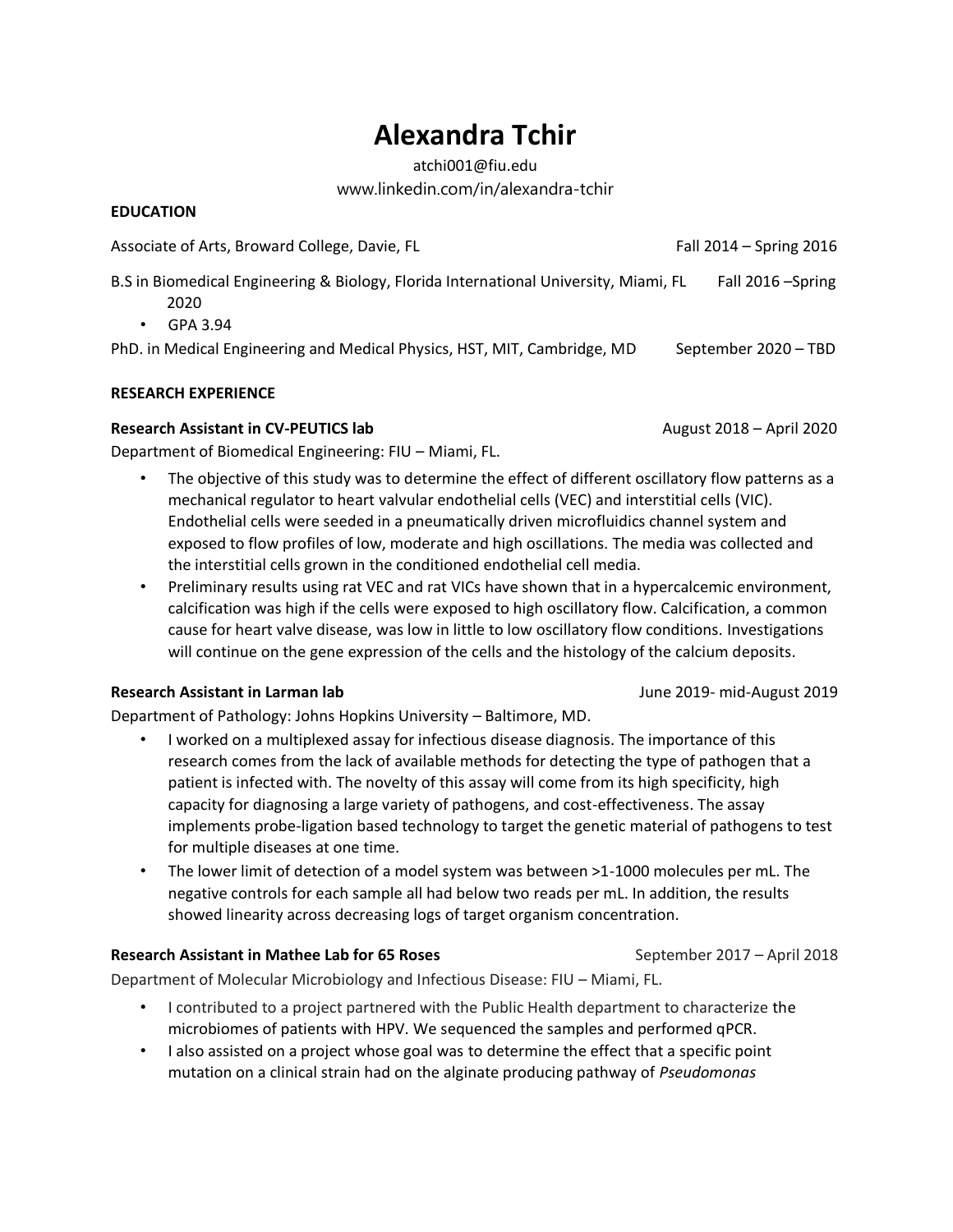*aeruginosa*. Alginate is produced when the bacteria is stressed to provide increased adhesion and protection. The lab found that a cystic fibrosis clinical strain, PA2192, had a novel mutation for MucA, an anti-sigma factor at the beginning of the alginate-producing pathway. I worked on some additional verification for these results. This finding was significant as we hypothesized that this mutation resulted in the truncation of the protein and caused double alginate production in PA2192 compared to other strains.

#### **PUBLICATIONS**

Credle, J. J., Robinson, M. L., Gunn, J., Monaco, D., Sie, B., **Tchir, A**., Hardick, J., Zheng, X., Shaw-Saliba, K., Rothman, R. E., Eshleman, S. H., Pekosz, A., Hansen, K., Mostafa, H., Steinegger, M., & Larman, H. B. (2020). Highly multiplexed oligonucleotide probe-ligation testing enables efficient extraction-free SARS-CoV-2 detection and viral genotyping. bioRxiv : the preprint server for biology, 2020.06.03.130591. <https://doi.org/10.1101/2020.06.03.130591>

• Submitted to *Nature Biomedical Engineering*

### **PRESENTATIONS/POSTERS**

"The effect of oscillatory flow patterns on rat valvular endothelial and interstitial cells." Alexandra Tchir, Chia-Pei Hsu, Sharan Ramaswamy

- [Oral] Biology Honors Thesis Presentation. FIU, Miami, FL. April 2020.
	- o Awarded Second Place for Best Presentation

"Novel Highly Multiplexed RNA Detection Assay."

Alexandra Tchir, H. Benjamin Larman, Joel Credle

- [Oral] ABRCMS. Engineering, Physics and Mathematics Session. Anaheim, CA. November 2019.
- [Oral] QBIC and Marc U\*STAR Research Symposium. FIU, Miami, FL. October 2019.
- [Oral] Undergraduate Research at the Capitol inaugural event with FURA. UF, Gainseville, FL. February 2020.

# "Oscillatory Flow Magnitude-Effects on Stem Cell Gene Expression for Heart Valve Regenerative Medicine."

Alexandra Tchir, Chia-Pei Hsu, Sharan Ramaswamy

- [Oral] BMES. Philadelphia, PA. Undergraduate Research & Design Orals session. October 2019.
- [Poster] Heart Research Day. FIU, Miami, FL. February 2019.

# "Non-Linear CD31 Expression In Vascular Endothelial Cells In Response To Increasing Oscillatory Flow Conditions."

Alexandra Tchir, Chia-Pei Hsu, Sharan Ramaswamy

- [Poster] SB3C, Summer Biomechanics, Bioengineering, Biotransport Conference. Seven Springs, PA. Poster Presenter in Undergraduate Competition. June 2019.
	- o Diversity Travel Award
- [Oral] QBIC and Marc U\*STAR Research Symposium. FIU, Miami, FL. April 2019.

"The effect of oscillatory shear index on communication between valvular endothelial and interstitial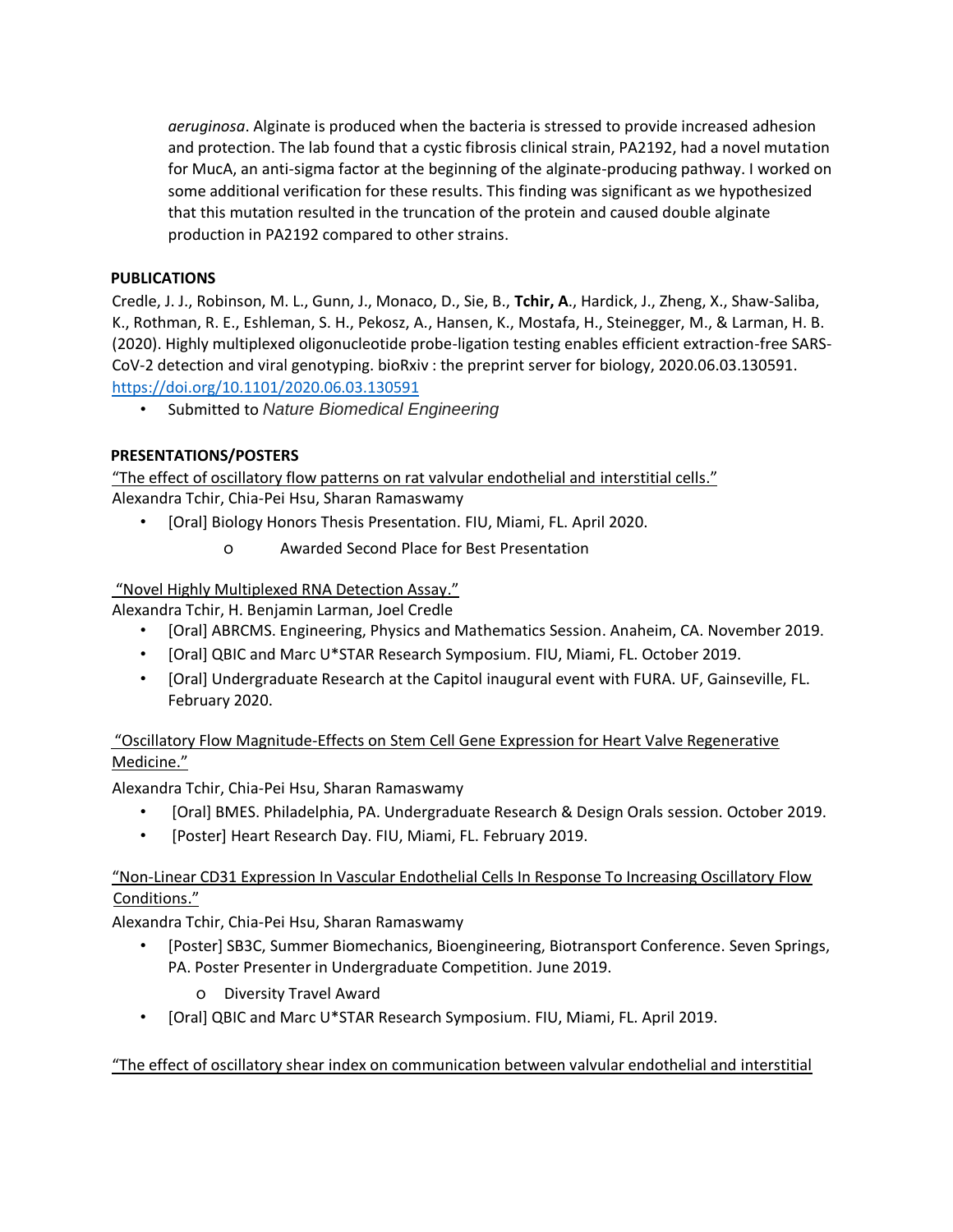cells."

Alexandra Tchir, Chia-Pei Hsu, Sharan Ramaswamy

- [Oral] QBIC and Marc U\*STAR Research Symposium. FIU, Miami, FL. September 2018.
- [Poster] Biomedical Engineering Undergraduate Research Day. FIU, Miami, FL. September 2018*.*

### **RECOGNITION/HONORS**

April 2020: Alfred P. Sloan Scholarship as part of the University Center of Exemplary Mentoring program at MIT

February 2020: Nominated for Outstanding Student Life Award at FIU

December 2019: Third Place BME Senior Design Poster Expo \$50

December 2019: First Place BME Senior Design Showcase, \$750

July 2019: Diversity Travel Award @ Summer Biomechanics, Bioengineering, Biotransport Conference, \$350

June 2019: QBIC Summer Research Scholarship, \$1200

May 2019: Coulter Undergraduate Research Excellence Program (CURE) Researcher at FIU, (Declined,

conflict with MARC), \$10 per hour/15hrs/week

Spring 2018: MARC U\*STAR Scholar

Spring 2017: Mickey Dane Memorial Biomedical Scholar, \$2,000/year

Fall 2016– Fall 2019: Dean's List at FIU

Fall 2016: QBIC Scholar at FIU

Fall 2016: Honors College Scholar at FIU

Fall 2016: Federal Pell Grant

Fall 2016: Florida Academic Scholar (Bright Futures)

Fall 2016: FIU Presidential Scholar

Fall 2016: National Hispanic Scholar

### **COMMUNITY INVOLVEMENT**

• Visited TERRA Senior high school and gave a presentation about my research at FIU, my transition from high school to university, the challenges I overcame, tips for success in college, and my future goals.

#### **Phi Delta Epsilon Fundraising events for Children's Miracle Network** January 2017 – January 2019

- Organization donated over \$24,000/year
- Anatomy Fashion Show, annual: Formal philanthropic event hosted by Phi Delta Epsilon that depicts various artist renditions of the anatomical traits of the human body. Worked as set-up and clean-up crew, painter, and model
- Stand For the Kids, annual: International day of philanthropy joins students in unison as they stand to raise funds and awareness
- Body Exhibit, annual: Painted models explain the importance of different parts of our body systems

### **Spring Break Outreach March 2020 March 2019** and March 2020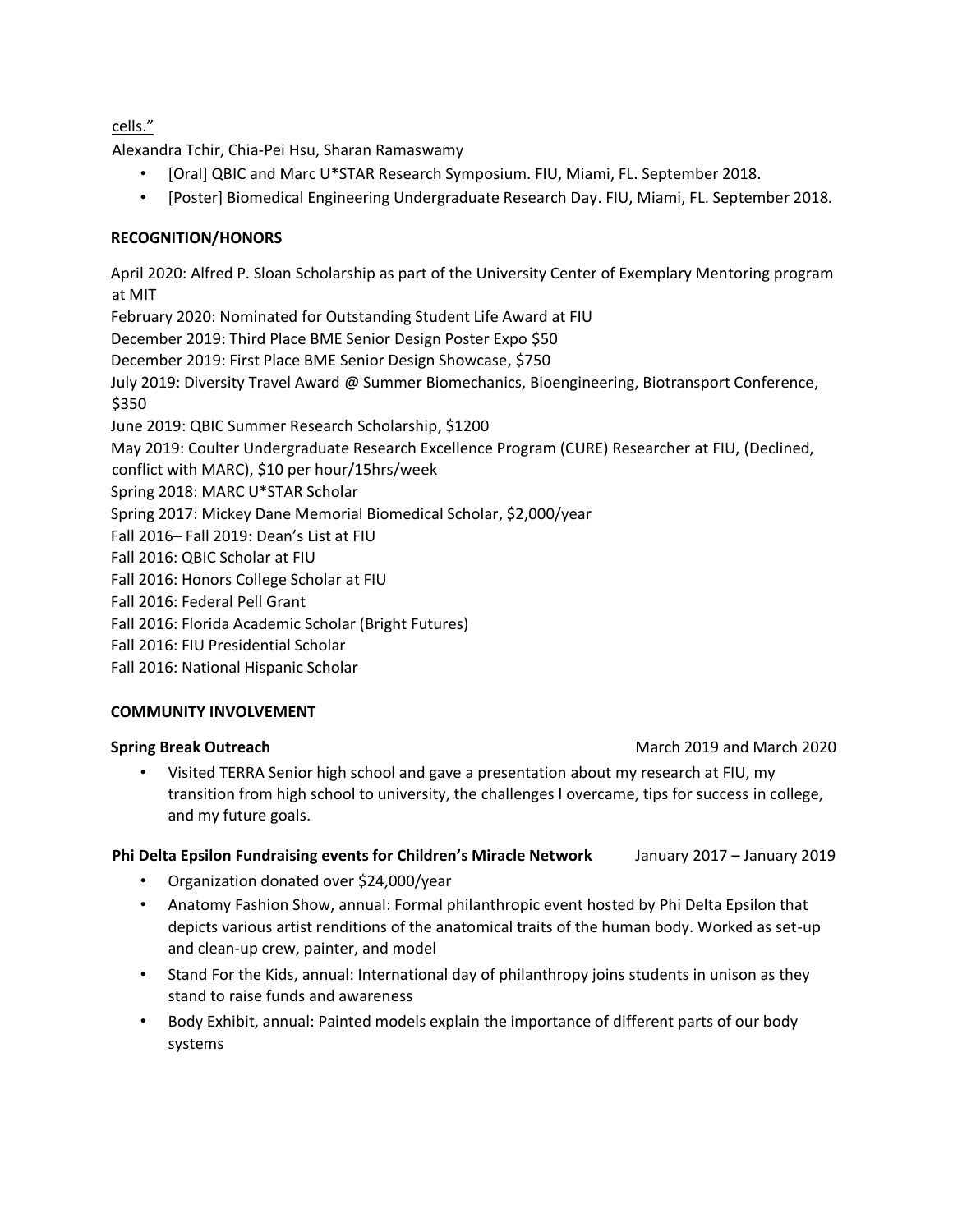• Bone Marrow Drive, annual: connects potential donors with thousands of patients suffering from blood cancers through a bone marrow registry

#### **Alternative Breaks Express Site Leader Contract Contract Contract Contract Contract Contract Contract Contract Contract Contract Contract Contract Contract Contract Contract Contract Contract Contract Contract Contract**

- Partnered with Second Harvest Food Drive in Orlando, FL to volunteer for food security
- Coordinated and budgeted housing and volunteer experience for 6 participants to recover fresh produce and grocery products and package them for distribution to underprivileged families.

#### **SKILLS**

- MATLAB: 100+ hours
- R programming: Completed Coursera Data Scientist's Toolbox 20+ hours
- Solidworks: SolidWorks Mini-course at FIU 36 hours
- Cell Culture 50+ hours
- Conversant Spanish

#### **LEADERSHIP/INVOLVEMENT**

#### **Team Leader** January 2019-December 2019

Senior Design Course, FIU – Miami, FL

- Responsibilities included maintaining progress, delegating tasks, managing relationships with outsiders, and more.
- Sponsored project with Kevin S. Garrison, owner of Garrison's Prosthetic Services and Certified & Licensed Prosthetist. The project, the Garrison Gauge, focuses on the clinical need to address fluctuating prosthetic socket fit. The prosthetist must quantitively compare socket fit to the size of the limb to demonstrate to insurance companies that a new socket is required. With my team, I created an automated system that uses a laser distance sensor and several motors to drive the sensor along incremental height intervals and rotate 360 degrees. The device generates a reading of the perimeter along the height at every inch and a 3D model of the socket to compare measurements to the same location on a patient's residual limb.

**Treasurer August 2018** – May 2020

Undergraduate Research Society, FIU – Miami, FL

- Research and Professional Development Club
- Planning Committee for Eighth Annual Women in Science Seminar March 2020
- Treasurer August 2019- May 2020
- CSO Representative from October 2018- April 2019

Phi Delta Epsilon, FIU – Miami, FL

- Organized two sessions of a Phlebotomy Training course for 50 fraternity members with MedTrain
- Organized an Alternative Breaks trip with Second Food Harvest
- Helped to organize the annual social retreat at Camp Owaissa Bauer

**Programming Chair Chair Chair Chair Chair Chair Chair Chair Chair Chair Chair Chair Chair Chair Chair Chair Chair Chair Chair Chair Chair Chair Chair Chair Chair Chair C**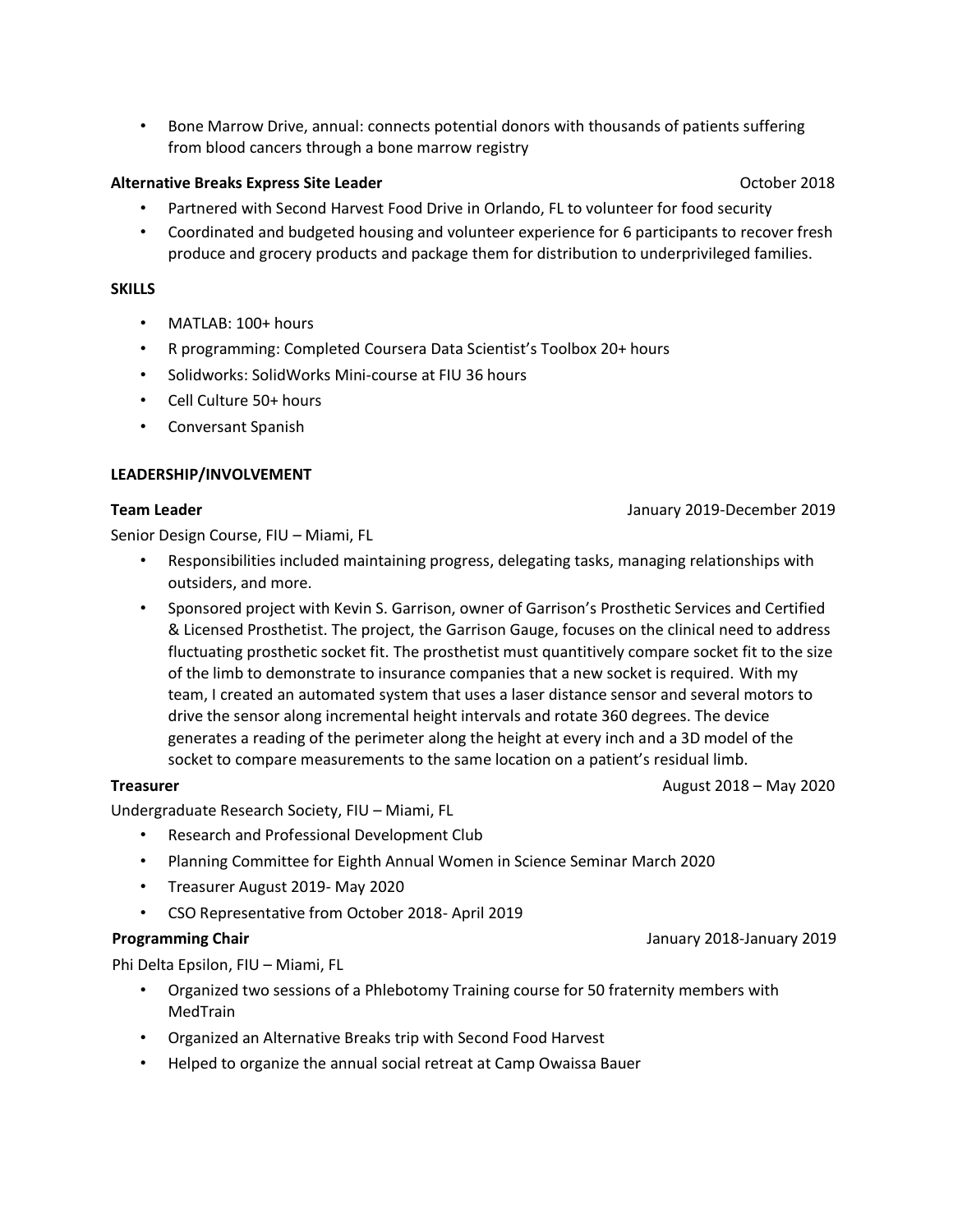- Help to organize the Body Exhibit 2018
- Member since January 2017

#### **Quantitative Methods Workshop January 2018**

MIT – Cambridge, MD

- "A week-log intensive workshop with hands-on computer labs to apply quantitative tools and programming languages, such as Python, MATLAB and R, to experimental data analysis."
- Daily lectures from faculty in the MIT Biology Department and NSF-Funded Center for Brains, Minds and Machines (CBMM).